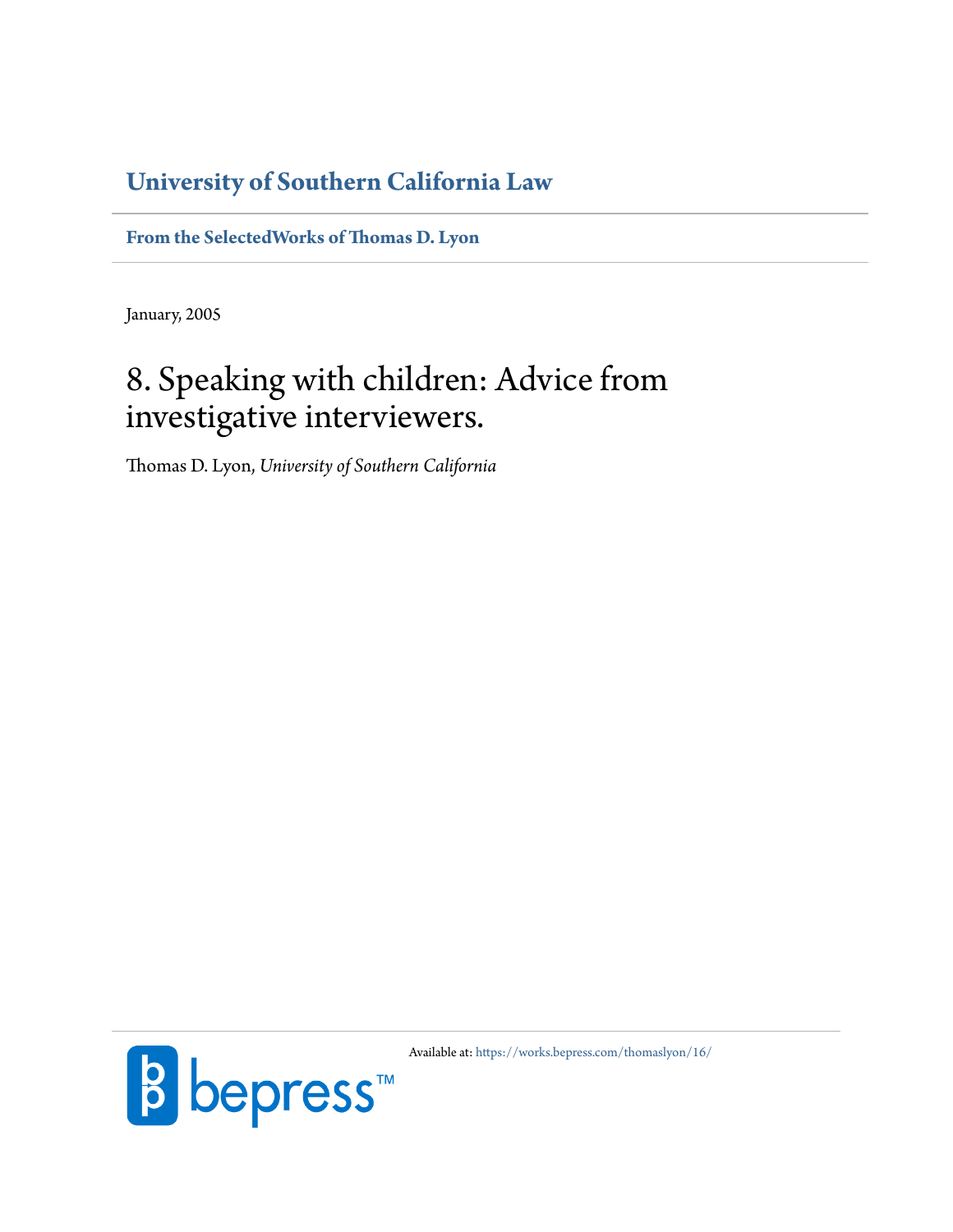# **Speaking with children: Advice from investigative interviewers**

Thomas D. Lyon University of Southern California

In P.F. Talley (Ed.), Handbook for the treatment of abused and neglected children (pp. 65-82). Binghamton, NY: Haworth. (reprinted in Lyon, T.D. (2005). Child development, competence, and credibility: The latest research. In A.G. Donnelly (Ed.), State of the Art Advocacy for Children, Youth, and Families (pp. 29-44). Denver, CO: National Association of Counsel for Children.)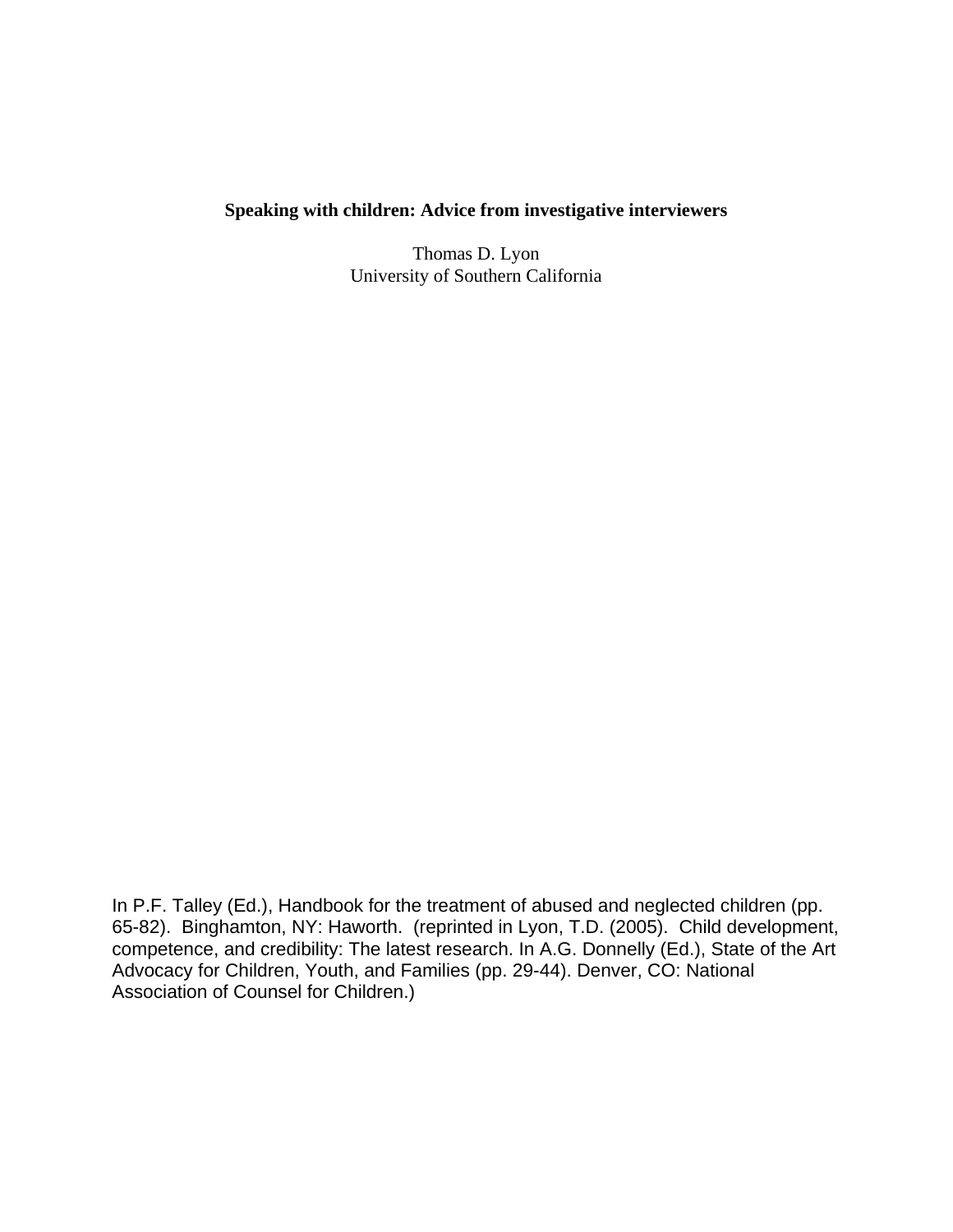#### *Introduction: The therapist's dilemma*

Imagine that you are treating a child suffering from the effects of neglect. You do not suspect sexual abuse, and do not directly question the child about abuse, but she makes what sounds like an abuse disclosure. Or, you hear from another source (a sibling, for example, or a caretaker) that the child has made statements hinting that she was abused. What should you do? If you decide to question the child, you may inadvertently suggest information. Even if you are careful to avoid leading questions, you may later be attacked for contaminating the child's story, given the inherent polarization of the legal process. Unless you record the disclosure, the suggestiveness of your interviewing will be subject to question.

On the other hand, if you drop the subject, you may be missing a unique opportunity to elicit important information. You can simply report your suspicions of abuse, and let a social worker or police officer question the child, but the child is likely to be less forthcoming with a stranger than with a trusted therapist, particularly if the investigator lacks sensitivity or training. Moreover, from a legal perspective, the statements the child makes in therapy are much more likely to be admissible in court than what she says to an investigator.

Child therapists are often faced with this dilemma, because children often disclose abuse in the course of therapy for other problems. If the disclosure leads to a battle in court-whether it be family court, dependency court or criminal court-the defense is sure to attack the interviewing practices of the therapist. And for good reason: a large amount of research over the past ten years has documented the suggestibility of young children to leading questioning (Ceci, Bruck, & Battin, 2000; Saywitz & Lyon, 2002).

Child sexual abuse cases will be carefully scrutinized for signs that the child's testimony was contaminated by pretrial influences, and a leading candidate for such influence is the professional who first heard the child disclose. If that professional is you, you must either sharpen your interviewing skills, or be prepared for a very unpleasant day in court. Moreover, even if you believe it unlikely that suggestive questioning produces false allegations of abuse (Lyon, 1999), another good reason to improve your interviewing skills is to reduce the likelihood that a true allegation will look false because of poor questioning. If you inadvertently suggest false information to a truly abused child, the child's story may start to sound incredible, or simply inconsistent.

The goal of this chapter is to provide you with basic information about developmentally appropriate investigative interviewing. The emphasis is on techniques that have been proven by field and laboratory research to both decrease the suggestibility and increase the productivity of child witnesses. I draw heavily on work that has been done by Michael Lamb, Kathleen Sternberg, and their colleagues at the National Institute of Child Health and Development (NICHD). I also rely on my experience using a version of the NICHD interview protocol working with Astrid Heger, Mary Morahan, Catherine Koverola and a team of interviewers at the Los Angeles County-USC Violence Intervention Program. If you use these methods, you will maximize the amount of useful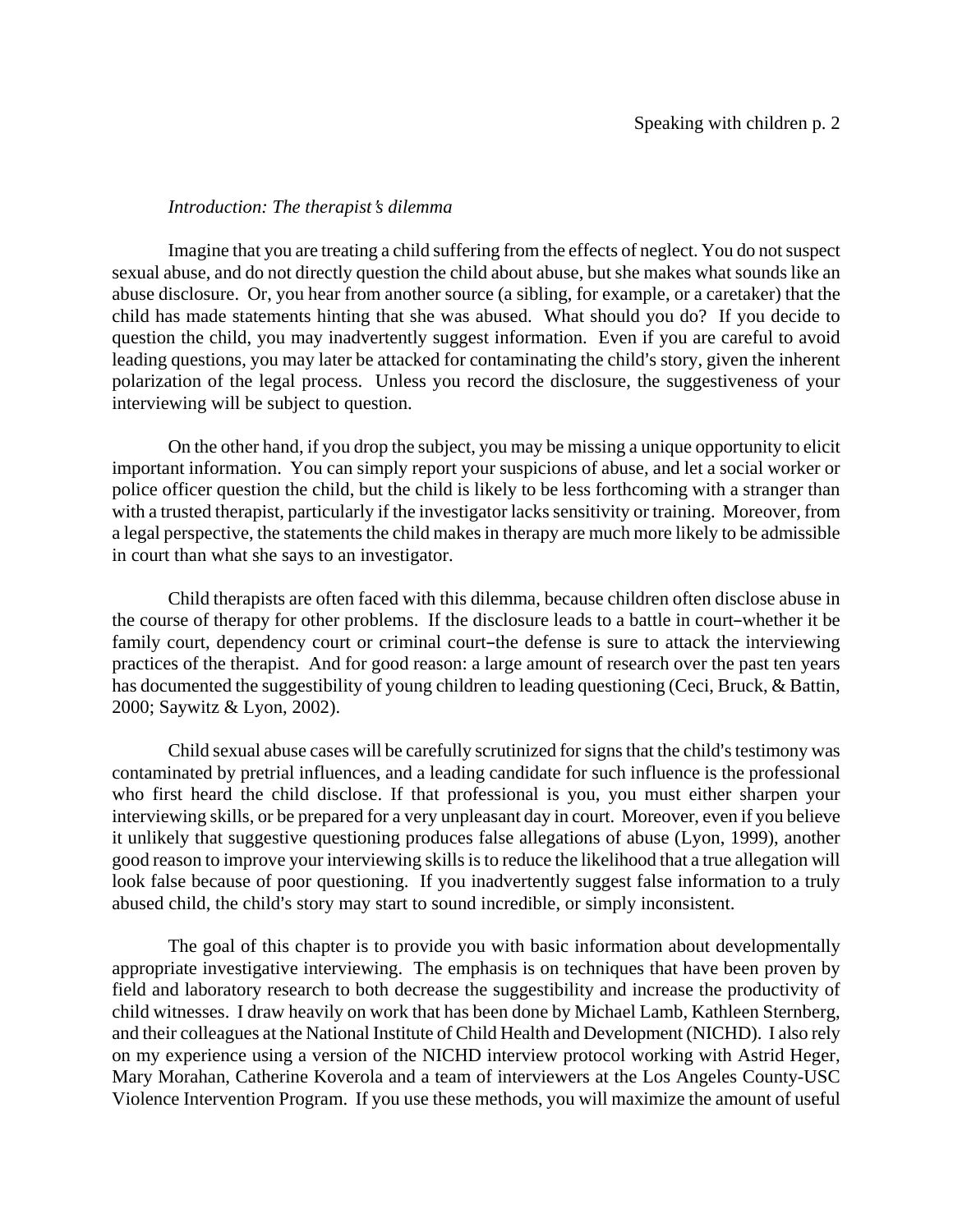information obtainable from children while also avoiding the risks of creating a false allegation or of making a true allegation look false. The methods I'll discuss work best with grade school children. Very young children will benefit less because of their innate immaturity, and older children are not as needful of special treatment. However, this is not an excuse to ignore either younger or older children; the best rule is to learn to speak simply and clearly with any child.

#### *The problem with interviewing children about abuse*

Abused children often find it difficult to discuss abuse. Anything dealing with nakedness and genital touch is potentially embarrassing (Saywitz, Goodman, Nicholas, & Moan, 1991), even more so if the child recognizes that the touching is wrong. Sexual abuse is secretive. Abusers frequently warn or threaten their victims not to tell (Smith & Elstein, 1993), and even without warnings, the secrecy surrounding the abuse teaches the child not to tell. Sexual abusers are often violent towards the child and the child's mother, reinforcing a reluctance to disclose (Sas  $\&$ Cunningham, 1995). On the other hand, perpetrators often seduce their victims, making the child reluctant to tell for a different reason. If she or her family have positive feelings about the abuser-most likely if he is a family member or a friend of the family-she will be reluctant to get him into trouble and to hurt others who love him (Sauzier, 1989). Fear, loyalty, and embarrassment are disincentives to disclosure (for a review, see Lyon, 2002).

Even if a child is highly motivated to tell, her cognitive immaturity may make it difficult for her to do so. Young children often provide more information when asked recognition questions than when simply asked to tell "what happened." (e.g., Baker-Ward, Gordon, Ornstein, Larus, & Clubb, 1993). In free recall, one has to generate the to-be-remembered information on one's own, whereas with recognition one simply confirms or denies. Children also have limited understanding of what details are important, and limited ability to estimate time or number.

The solution to children's difficulties with disclosing abuse might seem simple: the interviewer can ask very direct questions in order to elicit a report, and if the child refuses to disclose, apply pressure on the child. However, pressure has some obvious problems. First, one does not know ahead of time which children one interviews have been abused. Pressure on a nonabused children may lead to a false allegation. Researchers have demonstrated that a number of coercive interviewing techniques can produce false reports, particularly in preschool children. These techniques include peer pressure (telling the child what other children have said), selective reinforcement (rewarding desired responses and punishing undesired responses), stereotype induction (telling the child that the suspect is a bad person), the use of authority (telling the child what the parent has said or what the interviewer believes), and the use and repetition of suggestive questions (for a review, see Ceci, Bruck, & Battin, 2000). Second, pressure may taint truly abused children's reports and make them look incredible or inconsistent. Finally, pressure conflicts with many clinician's perceptions of their role as a helping professional.

The "solution" is more complicated than direct questions and pressure on the child. Interviewers must search for a middle ground between a hands-off approach (any question is a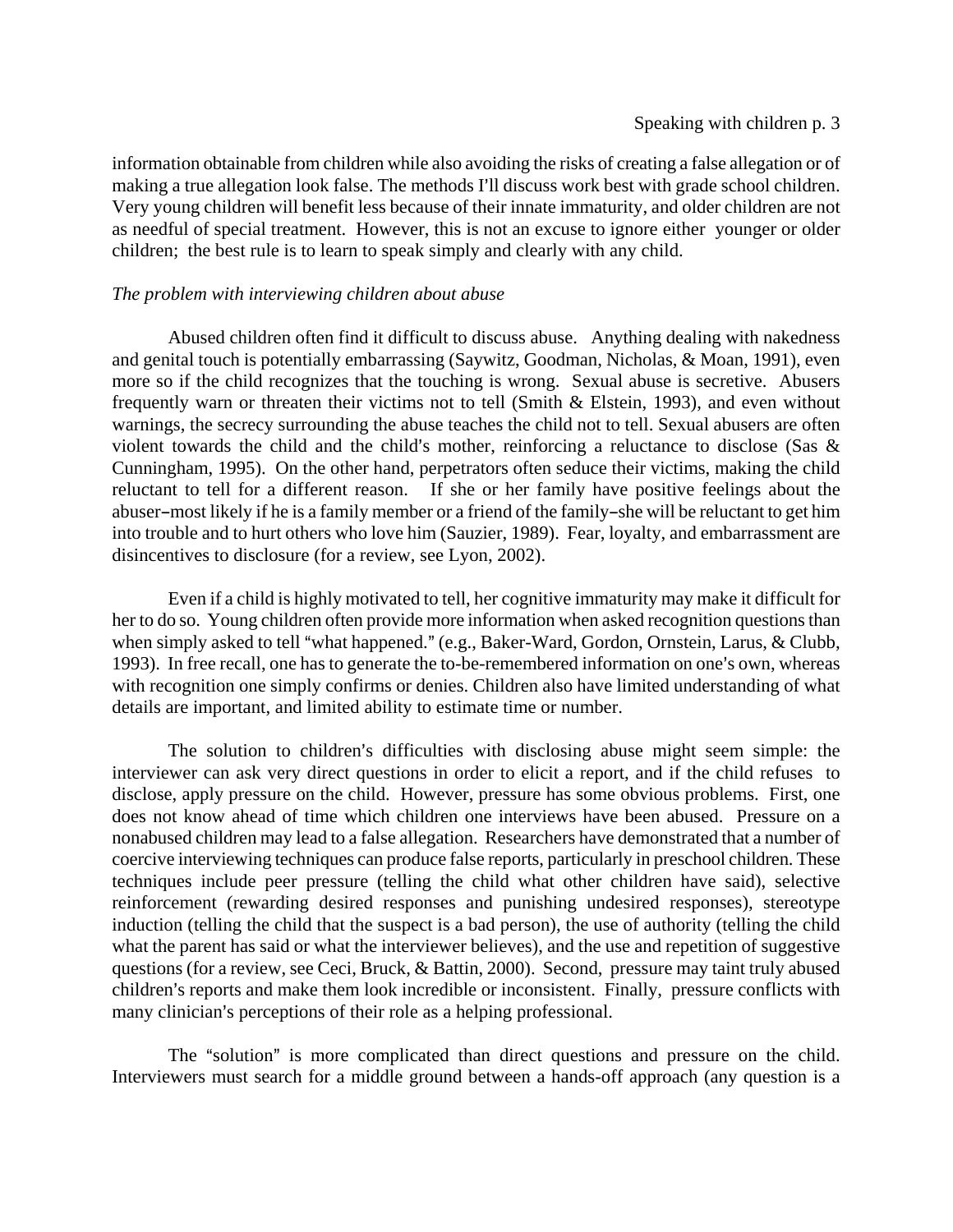potentially leading question) and a highly coercive approach (every child is an abused and frightened child). Fortunately, such a middle ground often exists.

#### *Question types*

Everyone knows that they should not ask children leading questions, but few agree about what a leading question is. I find it useful to think of questions as lying along a continuum. On one end of the continuum the interviewer supplies details, and on the other end of the continuum the child supplies details. Consider the distinction between free recall and recognition. With free recall, the interviewer would simply ask "What happened," and the child supplies the details. With recognition, the interviewer provides choices and the child picks the correct choice. Hence, the interviewer supplies details that the child merely affirms or denies.

It is easy to understand why questions that move toward interviewer-supplied details increase the dangers of suggestibility. If the interviewer supplies details, many of the details are likely to be incorrect--the product of the interviewer's presuppositions or biases. And if children are susceptible to suggestion, because they trust the interviewer, because they wish to please the interviewer, and because they may doubt their own memory, interviewer-supplied details are going to taint the child's report, and possibly the child's memory for the event. Moreover, if children are inclined to guess, it will be easier for them to guess in response to questions with interviewer-supplied details.

Fortunately there are questions between free recall and recognition. These include whquestions (what, where, when, who, why, and how), which are often classified as either "general" or "specific." As wh- questions become more specific, the interviewer supplies more of the details. Compare "what was the man wearing?" (more general) with "what color were the man's shoes?" (more specific). Note that with a wh- question, unlike a free recall question like "what happened," the interviewer is focusing on particular aspects of the to-be-remembered event. This is helpful to the child who has difficulty in generating details on her own. However, as wh- questions become more specific, two dangers increase. One danger is that the interviewer's beliefs about the event will affect the child's report (e.g. the interviewer assumes the man was wearing shoes). Another danger is that a child who is inclined to guess will come up with a plausible response, one that is incorporated into the child's report.

Recognition questions can also vary in how leading they are. The simplest sort of recognition question is a yes/no question, which is any question that can simply be answered "yes" or "no." Like wh- questions, yes/no questions can also be either "general" ("Did he say anything?") or specific ("Did he tell you to keep a secret?"). Yes/no questions are not highly leading, but can be problematic if a child has a response-bias (a tendency to answer all questions "yes" or "no"), or is reluctant to answer "I don't know." The research is mixed on whether young children do indeed exhibit a "yes" bias to yes/no questions (cf. Greenhoot, Ornstein, Gordon, & Baker-Ward, 1999 [no yes-bias detected] with Peterson, Dowden, & Tobin, 1999 [yes-bias detected]). However, there is quite good evidence that young children are reluctant to answer "I don't know" to yes/no questions (Poole & Lindsay, 2001; Walker & Lunning, 1998). Moreover, children's responses to yes/no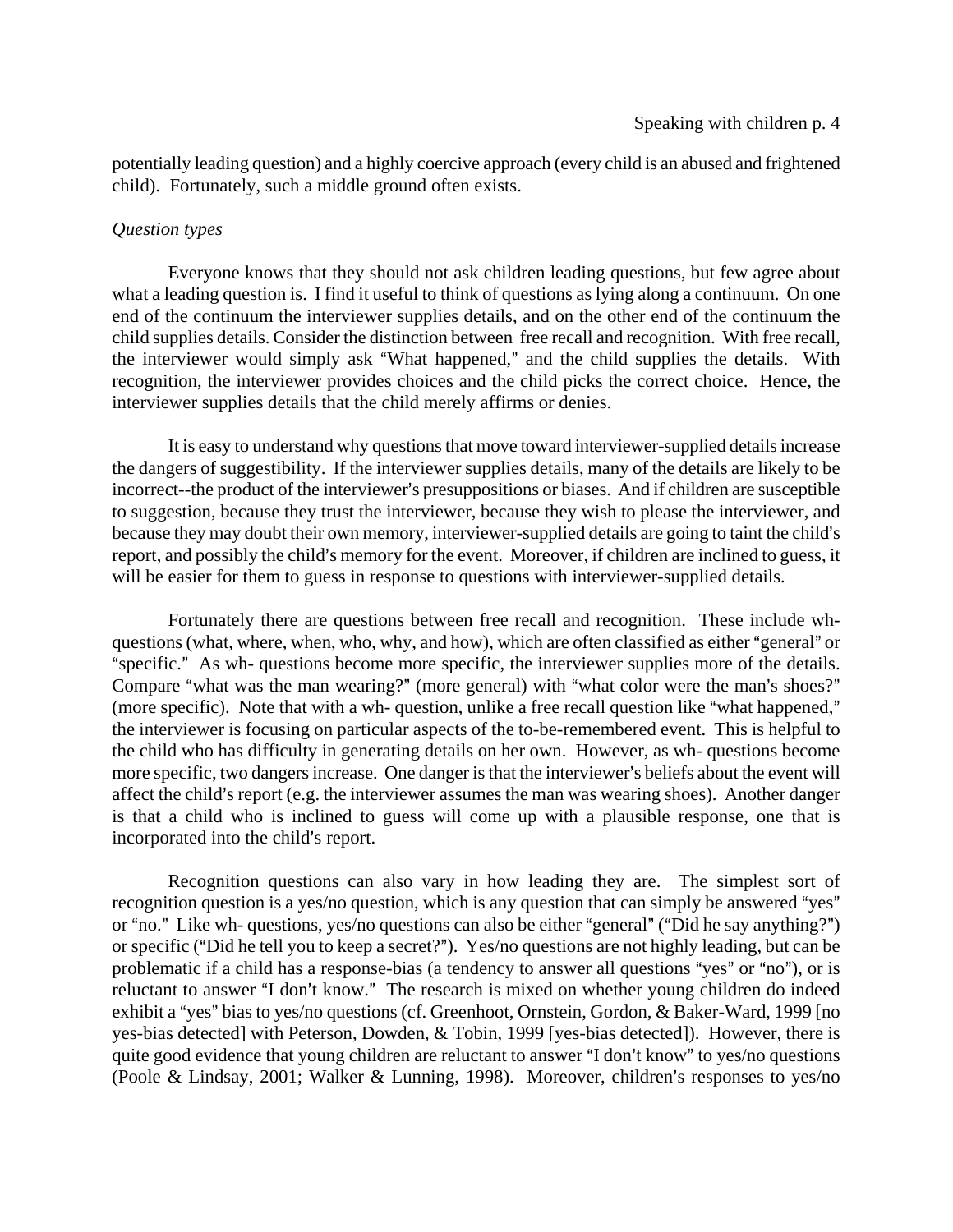questions are less accurate than their responses to open-ended questions (Baker-Ward, Gordon, Ornstein, Larus, & Clubb, 1993).

Yes/no questions can be made more leading by turning them into negative term questions (e.g., turn "Did he tell you to keep a secret?" into "Didn't he tell you to keep a secret?") (Whipple, 1915) or tag questions (e.g., "He told you to keep a secret, didn't he?") (Greenstock & Pipe, 1996). Negative term questions and tag questions are most likely to affect the responses of preschool children, who are more vulnerable to interviewer pressure.

Another kind of recognition question that is potentially problematic is the forced-choice question, in which the interviewer gives the child a series of choices from which the child chooses the correct response (e.g., "Was his shirt red or blue?"). Like yes/no questions, forced-choice questions assist the child in generating details but may also supply erroneous details. Because of their reluctance to answer "I don't know" to recognition questions, young children feel compelled to choose one of the options even if they don't know the correct answer, and even if neither answer is correct. When children do choose randomly, they tend to chose the last option (Walker & Lunning, 1998).

Interviewers often feel compelled to ask forced-choice questions, even when an open-ended question will elicit more details and be less subject to misunderstanding. For example, interviewers I train at the Violence Intervention Program often wish to ask "were your clothes on or off?" because this detail affects the seriousness of the abuse, and is often omitted by children describing abuse. One recent interview illustrates how dangerous this question is: my interviewer, doing her best to avoid such a question, instead asked "Where were your clothes?" and the child responded "around my ankles." The detail was much more informative than an "on" or "off." Indeed, if the child had picked one of the options, the interviewer would have an inaccurate picture of the abuse.

Interviewer also often rephrase wh- questions as yes/no questions, by prefacing the whquestion with "Can you tell me..." Although one could argue that prefacing wh- questions in this way reduces the likelihood that a child will guess a detail (because she can instead answer "no"), "no" responses are ambiguous. If a child says they "can't" tell you, do they mean they don't know or they don't wish to talk? It is preferable to ask a wh- question that is sufficiently general so that children will feel comfortable answering "I don't know."

Although it is surely difficult to keep all the types of questions straight in one's head, particularly during a sexual abuse interview, it is easy to remember three rules: keep questions as *general* as possible, use *wh-* questions, and avoid *recognition* questions. Wh- questions start with: what, where, when, who, why, and how. Recognition questions start with: did, was, and were. Let the child supply the details.

It is important to reiterate that the use of wh- questions is not only a means to avoid a negative-the dangers of suggestibility. It is also a means of eliciting details that one would never elicit were one to limit oneself to recognition questions. If you ask a series of yes/no questions, you will receive a series of yes/no answers, and the information you obtain will only be as good as your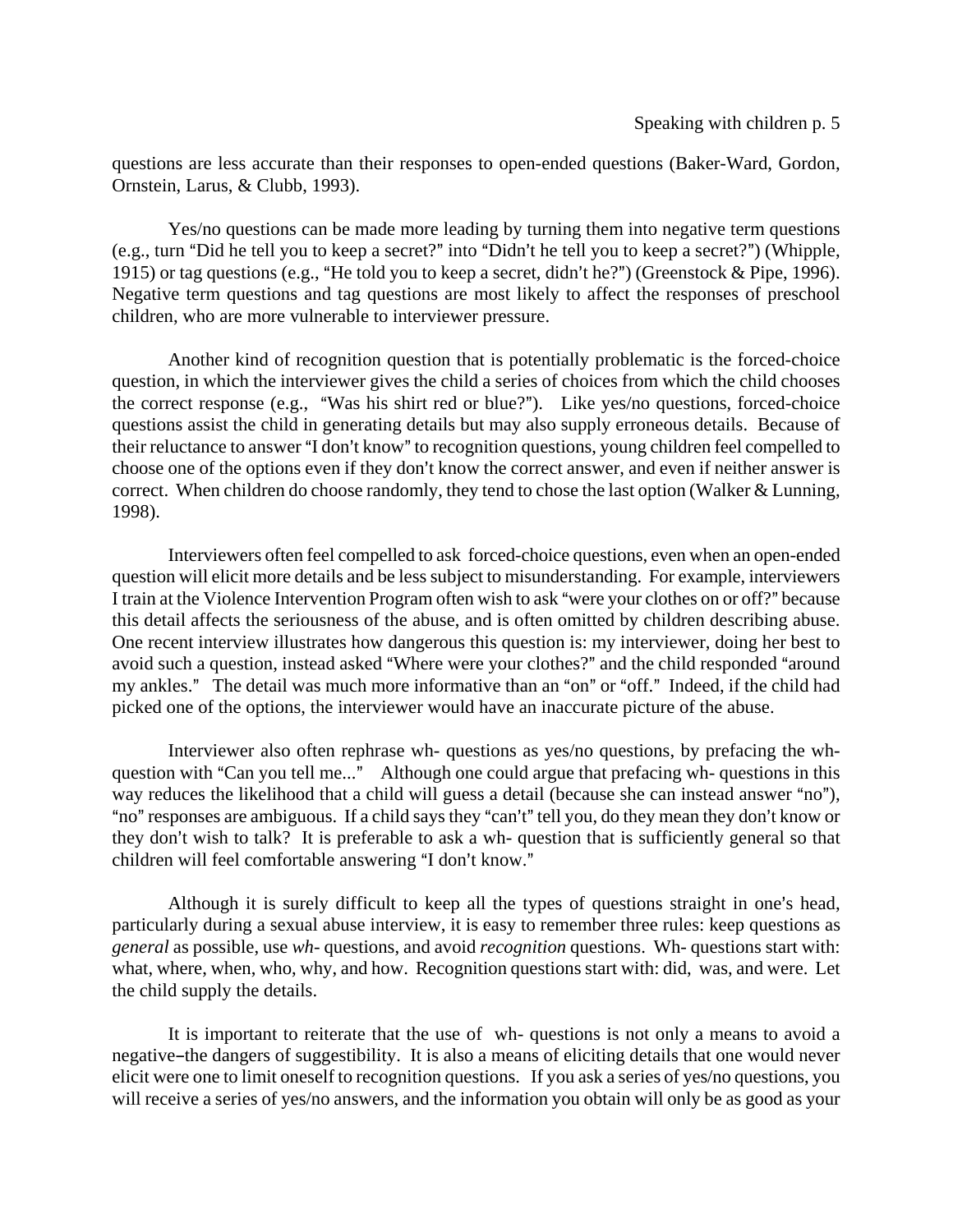#### Speaking with children p. 6

ability to imagine the details. If you ask wh- questions, children will often mention idiosyncratic details of the abuse that lend their reports credibility and rebut claims of coaching. Moreover, the likelihood of logically inconsistent responses is reduced if your questions are wh- rather than yes/no, and in most cases consistency increases the credibility of a child's report.

Further guidance in the use of non-leading questioning can be found in the interview protocol developed by Michael Lamb and his colleagues at the National Institute of Child Health and Development (NICHD) (e.g. Sternberg, Lamb, Esplin, Orbach, & Hershkowitz, 2002). Of course, the NICHD protocol is not the only protocol (see, e.g., DeVoe & Faller, 1999), but it has received the most research support, and incorporates the best elements of a number of other protocols.

The NICHD protocol provides interviewers with two different types of prompts that elicit information from children without suggestion. The first type are time segmentation prompts, in which the interviewer asks the child to fill in the time-line of events that she has recalled (e.g. "What happened next?"). The second type are cue-questions in which the interviewer refers to details mentioned by the child and asks the child to elaborate (e.g. "You said he put some cream on his finger. Tell me more about that") (Sternberg et al., 2002).

In addition to being non-leading, an advantage of cue-questions is that they clearly specify the topic of interest. When interviewers use pronouns (such as "he" and "she") or deictics (such as "that" or "there"), children may become confused regarding the intended referent. Walker (1999) recommends that interviewers replace pronouns with names (e.g. replace "he" with "Steve") and specific nouns for deictics (e.g. replace "there" with "in the garage").

If an interviewer asks a specific wh- question, or a yes/no or forced-choice question, he or she should followup with an open-ended question, a technique the researchers call "pairing" (Sternberg et al., 2002). This minimizes the suggestiveness of the specific question.

Before asking the child to describe abuse, it is helpful to ask non-leading questions about innocuous events. Doing so teaches the child to provide narrative responses, allows one to assess the child's developmental level and ability to provide a coherent narrative, and puts the child at ease. In the NICHD protocol, the interviewer asks the child about things she likes to do and doesn't like to do, and the interviewer prompts the child with cue-questions so that the child elaborates her responses. For example, if a child responds "I like to play soccer," the interviewer says, "Tell me more about soccer." The interviewer then asks the child about a recent holiday, and follows up with time segmentation cues. The interviewer can determine if the child understands questions about what happened "just before" or "after" an event. Sternberg et al (1997) found that when sexual abuse interviewers used open-ended prompts rather than option-posing questions in the rapport-building phase of the interview, children provided longer and richer responses to the first substantive question about abuse, and longer responses to free recall questions throughout the interview.

The protocol also provides clear guidance for introducing the topic of abuse in an investigative interview. The first question is "Tell me why you came to talk to me." The researchers have found that most children understand the purpose of the investigative interview and are ready to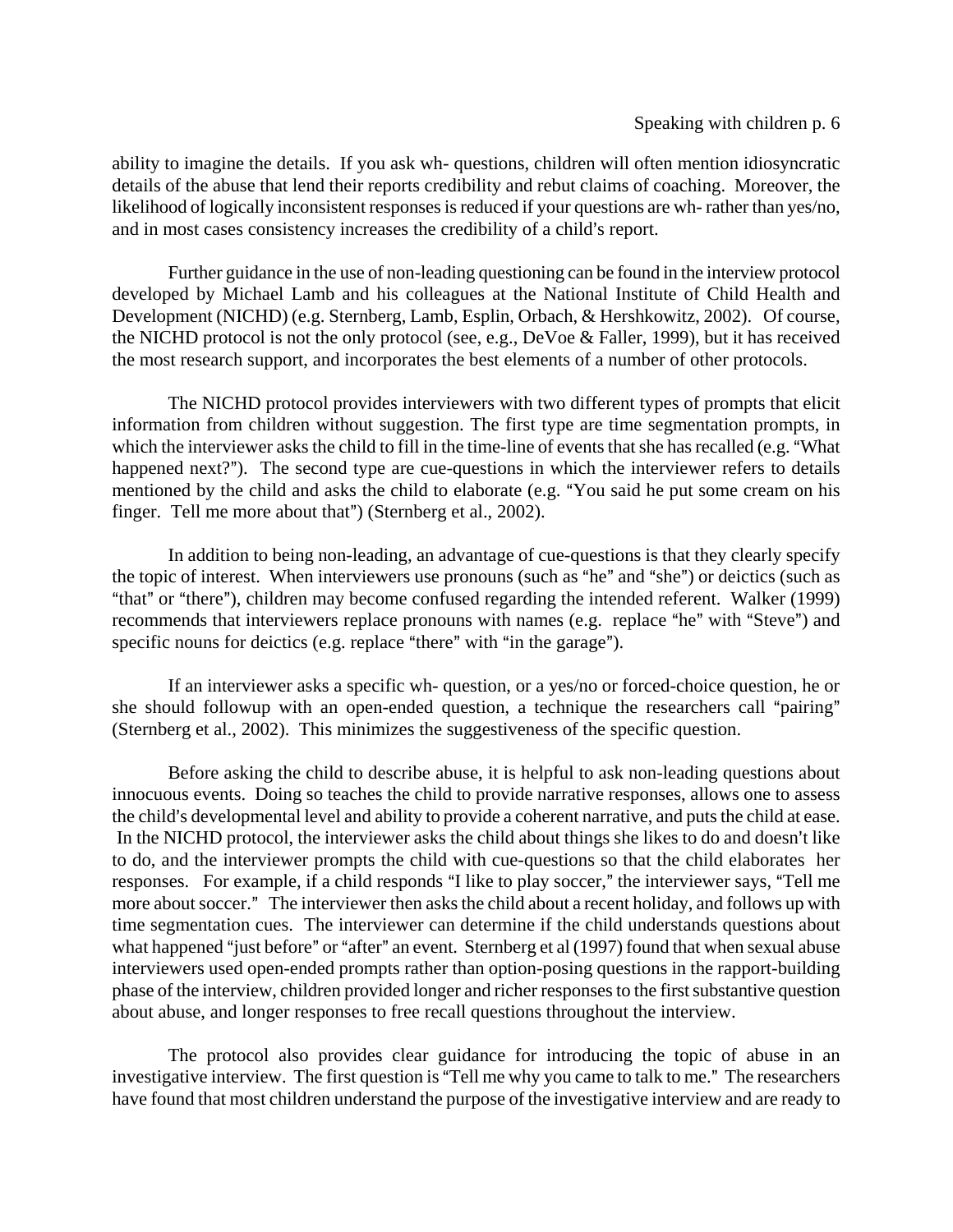#### Speaking with children p. 7

disclose (Sternberg, Lamb, Orbach, Esplin, & Mitchell, 2001). This is probably attributable to the fact that most reports of sexual abuse are due to disclosures by the victims, so that most children questioned about abuse have previously disclosed. If the child does not mention abuse, the interviewer says "It is important for me to understand why you came to talk to me." If the child remains unresponsive, the interviewer works through a series of increasingly focused questions, which are based on the child's previous disclosure (or the reason abuse is suspected), but avoid directly suggesting that a particular suspect has performed a specific act. The questions include:

I heard that you saw a policeman [social worker, doctor, etc.] last week [yesterday]. Tell me what you talked about.

As I told you, my job is to talk to kids about things that might have happened to them. It's very important that I understand why you are here. Tell me why you think your mom [your dad, etc.] brought you here today.

Is your mom [dad, etc.] worried that something may have happened to you? Tell me what they are worried about.

I heard that someone has been bothering you. Tell me everything about the bothering.

I heard that someone may have done something to you that wasn't right. Tell me everything about that, everything that you can remember.

In addition to the questions in the NICHD protocol, there are other ways of approaching the topic of abuse, and some of them even less leading. In our interviews at the Violence Intervention Program, a number of children who disclosed abuse did so in response to a "feelings task," in which we asked children to tell us about the time they were the most happy, the most mad, the most sad, and the most scared (Lyon, Koverola, Morahan, & Heger, 2002). Faller (1996) recommends that the interviewer ask the child about different people in the child's life and what the child likes and does not like about each individual. If the interviewer asks about a number of people other than the perpetrator, questions about the perpetrator would not be unduly leading. Another example of a good introductory question would be to ask children whose residence has changed because of the abuse allegations about their move and the reasons for it.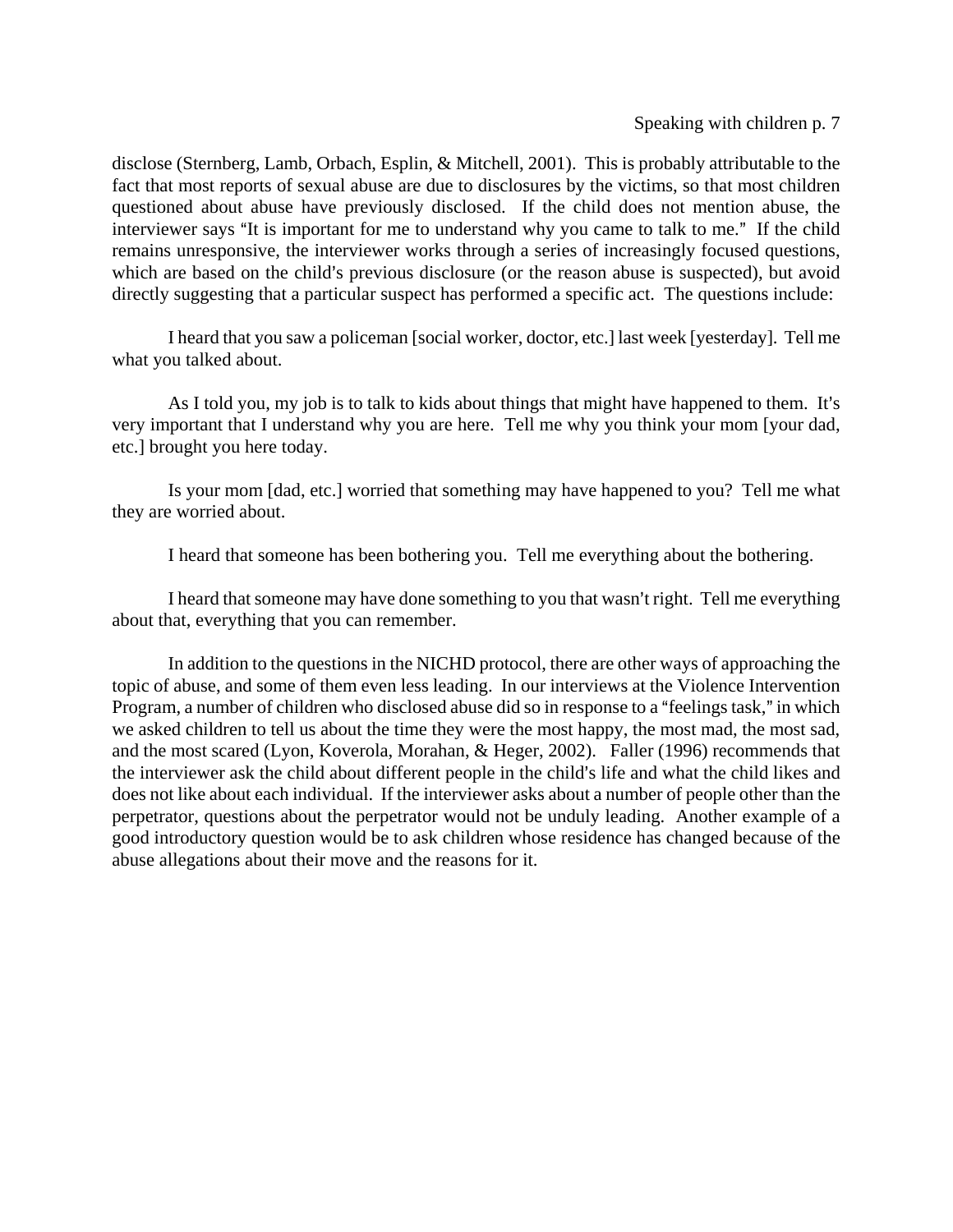#### *Interview instructions*

It may be possible to reduce misconceptions children have about interviews through instructions. Young children are accustomed to speaking to authoritative adults (teachers, parents) who already know the answers to many of their questions. Given a strongly worded question, they may agree, not because of what they believe, but because of their desire to please the interviewer and because of their reluctance to appear ignorant. On the other hand, children who have been abused but who are afraid to reveal may need non-leading encouragement to do so. Researchers have examined instructions that will reduce children's tendency to defer to authoritative interviewers, to increase children's willingness to say "I don't know" or "I don't understand," and increase children's willingness to disclose negative experiences (see Table 1)

> Table 1: Interview Instructions for the Child 1. Tell the child you don't know what happened. 2. Tell the child it is o.k. to say "I don't know," but important to answer when she does know. 3. Tell the child it is o.k. to say "I don't understand," and that if she does, you will ask an easier question. 4. Elicit a promise from the child that she will tell the truth.

# 1. Tell the child you don't know what happened

It is helpful to tell the child, "I don't know what's happened to you. I won't be able to tell you the answers to my questions." Children often assume that interviewers are knowledgeable, even though the interviewer did not witness the to-be-remembered event (Saywitz & Nathanson, 1992). Children are more suggestible when they believe the interviewer knows what occurred (Ceci, Ross, & Toglia, 1987; Kwock & Winer, 1986; Lampinen & Smith, 1995; Toglia, Ross, Ceci, & Hembrooke, 1992). Informing children that one doesn't know has been shown to reduce suggestibility to misleading questions (Mulder & Vrij, 1996).

This instruction has its limitations. Young preschool children (three and younger) are not likely to benefit, because of their limited ability to reason about the knowledge states of others (Welch-Ross, 2000). Highly suggestive questions will still increase error, and children may forget the instruction.

2. Tell the child it is o.k. to say "I don't know," but important to answer when she does know.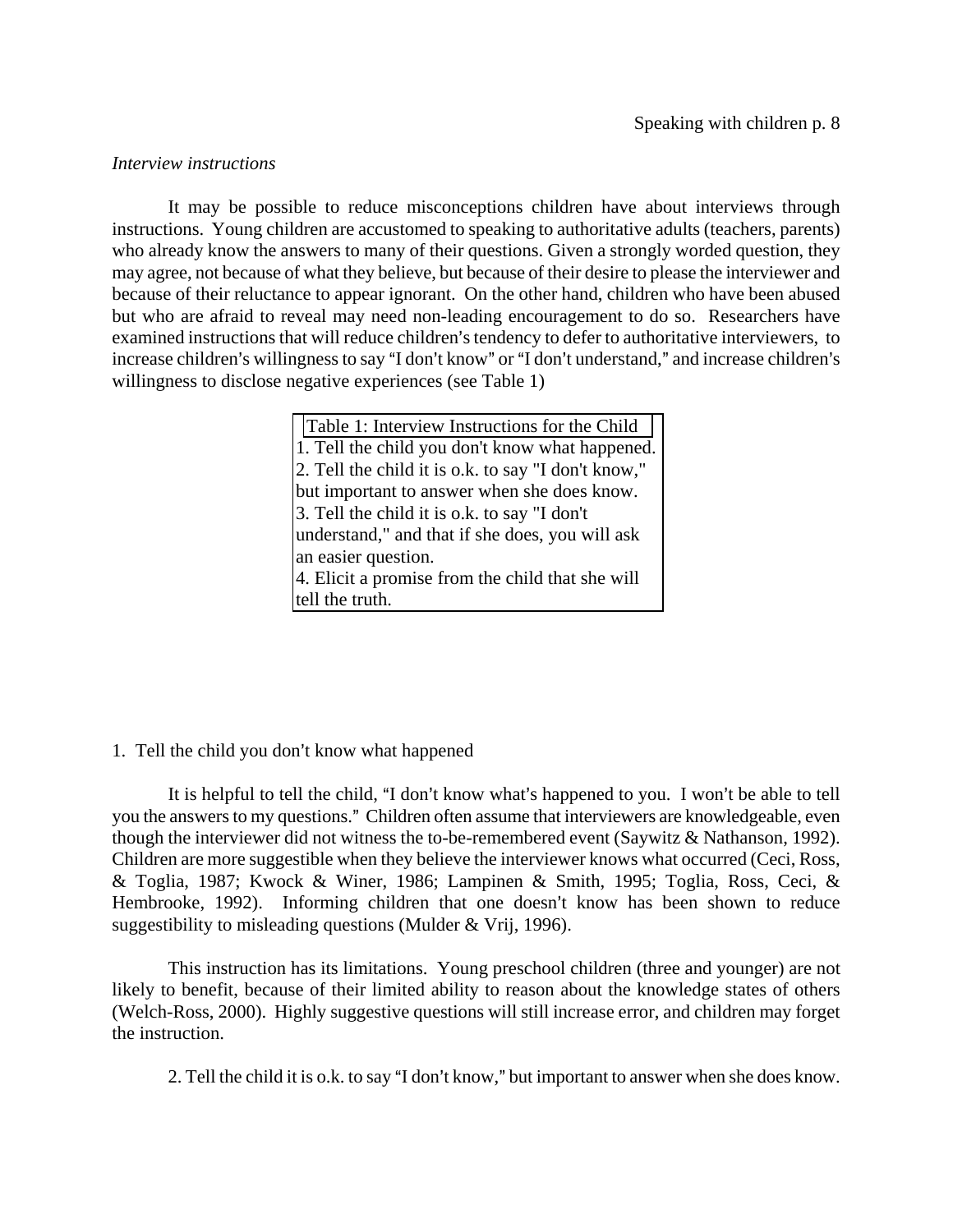The NICHD protocol recommends that the interviewer say the following: If I ask you a question and you don't know the answer, then just say "I don't know." So, if I ask you, what is my dog's name, what do you say? O.k., because you don't know. But what if I ask you, Do you have a dog? Ok, because you do know.

Children are often reluctant to answer "I don't know," particularly when asked yes/no questions (e.g., Poole & Lindsay, 2001) or specific wh- questions (e.g., Memon & Vartoukian, 1996). A number of studies have found that instructing children that "I don't know" answers are acceptable reduces children's suggestibility to misleading questions (Endres, Poggenpohl, & Erben, 1999; Gee, Gregory, & Pipe, 1999; Saywitz & Moan-Hardie, 1994; Walker & Lunning, 1998; Warren, Hulse-Trotter, & Tubbs, 1991).

This instruction has its limitations as well. Unless the interviewer emphasizes answering when one does know as much as refusing to answer when one doesn't, children may overuse the "I don't know" response, and thus answer non-misleading questions less accurately (Gee, Gregory,  $\&$ Pipe, 1999; Saywitz & Moan-Hardie, 1994; Warren, Hulse-Trotter, & Tubbs, 1991). Furthermore, if children already feel comfortable answering "I don't know," the instruction may be unproductive (Moston, 1987). Children are more likely to answer "I don't know" without instruction if asked whquestions in a comfortable atmosphere (Moston, 1987).

3. Tell the child that it is o.k. to say "I don't understand," and that if she does, you will ask an easier question.

Based on the NICHD protocol, our interviewers at the Violence Intervention Program tell children the following: If I ask you a question and you don't know what I mean or what I am saying, you can say "I don't know what you mean." I will ask it in a different way. So if I ask you, What is your gender, what do you say? Good, because Gender is a big word. So then I would ask, are you a boy or a girl? O.k. because "boy or girl" is an easier way to say "gender."

Children rarely ask for clarification of questions they do not understand (Carter, Bottoms, & Levine, 1996; Perry et al., 1995; Saywitz, Snyder & Nathanson, 1999). Children are less adept than adults at monitoring their comprehension. Even if they recognize incomprehension, they are more reluctant to let the interviewer know.

Telling children that it is permissible to say they do not understand and that doing so will lead the interviewer to reword the question reduces the likelihood that grade school children will attempt to answer incomprehensible questions (Saywitz, Snyder, & Nathanson, 1999). More extensive training and reinforcement improves performance still further (Saywitz et al., 1999), and even has some effect with preschool children (Peters & Nunez, 1999).

As with the other instructions, the efficacy of the "I don't understand" instruction is likely limited by the age of the child: very young children will be incapable of detecting anything but the most obvious complexities. Moreover, children underutilize the option, instead attempting to answer most difficult questions (Peters & Nunez, 1999; Saywitz et al., 1999).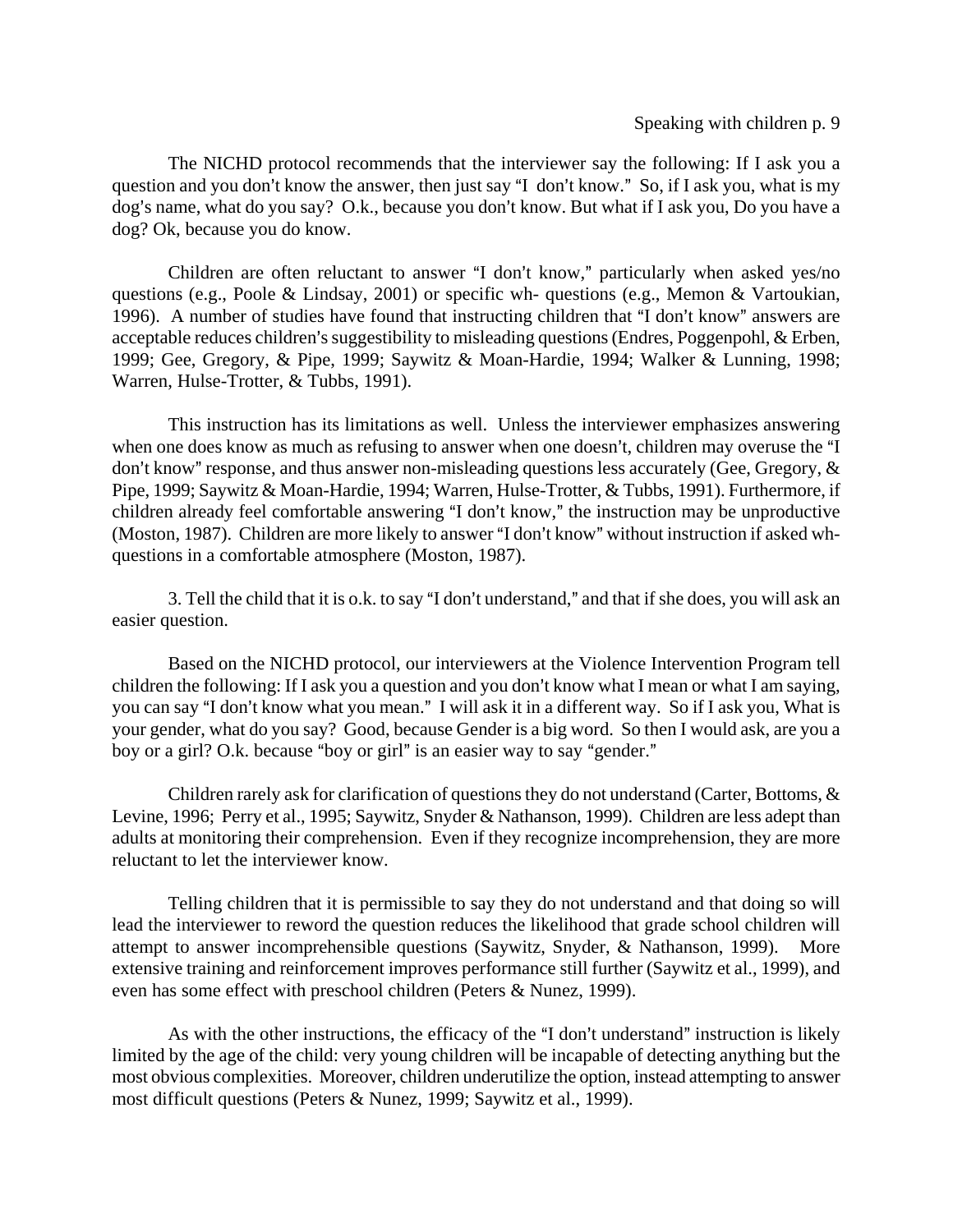4. Elicit a promise from the child that she will tell the truth.

Ask the child, "Do you promise that you will tell me the truth?" Then ask, "Are you going to tell me any lies?"

Although children are unlikely to understand adult versions of the oath, they recognize the significance of promises by grade school, and still younger children understand that when one says one "will" do something, one is likely to do it (Lyon, 2000). Research with both maltreated and nonmaltreated children has found that eliciting a promise to tell the truth increases children's honesty (Lyon, 2000; Talwar, Lee, Bala, & Lindsay, 2002).

The promise must be worded carefully, however. It is a good idea to mention both "promise" and "will," because children understand the meaning of "will" before they understand the meaning of "promise." Following up with "are you going to tell me any lies?" will ensure that the child is not simply assenting to questions she does not understand (because the appropriate answer is "no"), and the question is easier than asking the child to "promise not to tell any lies" (Lyon, 2000).

In sum, interview instructions are easy to administer, and will improve the performance of many children. They will have the greatest effect on older children, and when highly suggestive questions are asked. However, given the limitations of instructions, the optimal solution is to ask simple non-leading questions. The best way to improve children's performance is to improve the questions we ask.

#### *Difficult concepts*: *Number and time*

Interviewers often wish to know when and how many times abusive acts occurred. If one consults the literature, one often reads that children understand a particular concept at such and such an age. However, discussion of the ages of acquisition can be misleading when one decides how to question an individual child.

When developmental researchers state that children achieve some competence at a particular age, it is fair to assume that in an interview, much older children will often have difficulty exhibiting such competence. This is so for several reasons. First, the research usually refers to the youngest age at which a competency *first* appears in the *most* supportive context. For example, children's understanding of language is usually tested in a non-stressful environment using visible materials, rather than in a stressful context involving to-be-remembered events. Second, much of the research examines the ability of healthy children from enriched home environments, with little effort to sample children with diverse backgrounds. This is in large part because developmental psychologists are often more interested in the order in which abilities appear rather than the precise age at which they appear. Children with different abilities will acquire skills in the same order (generally speaking), but obviously not at the same time. Third, the fact that an age group shows evidence of understanding does not mean that an individual within that group will. Indeed, it is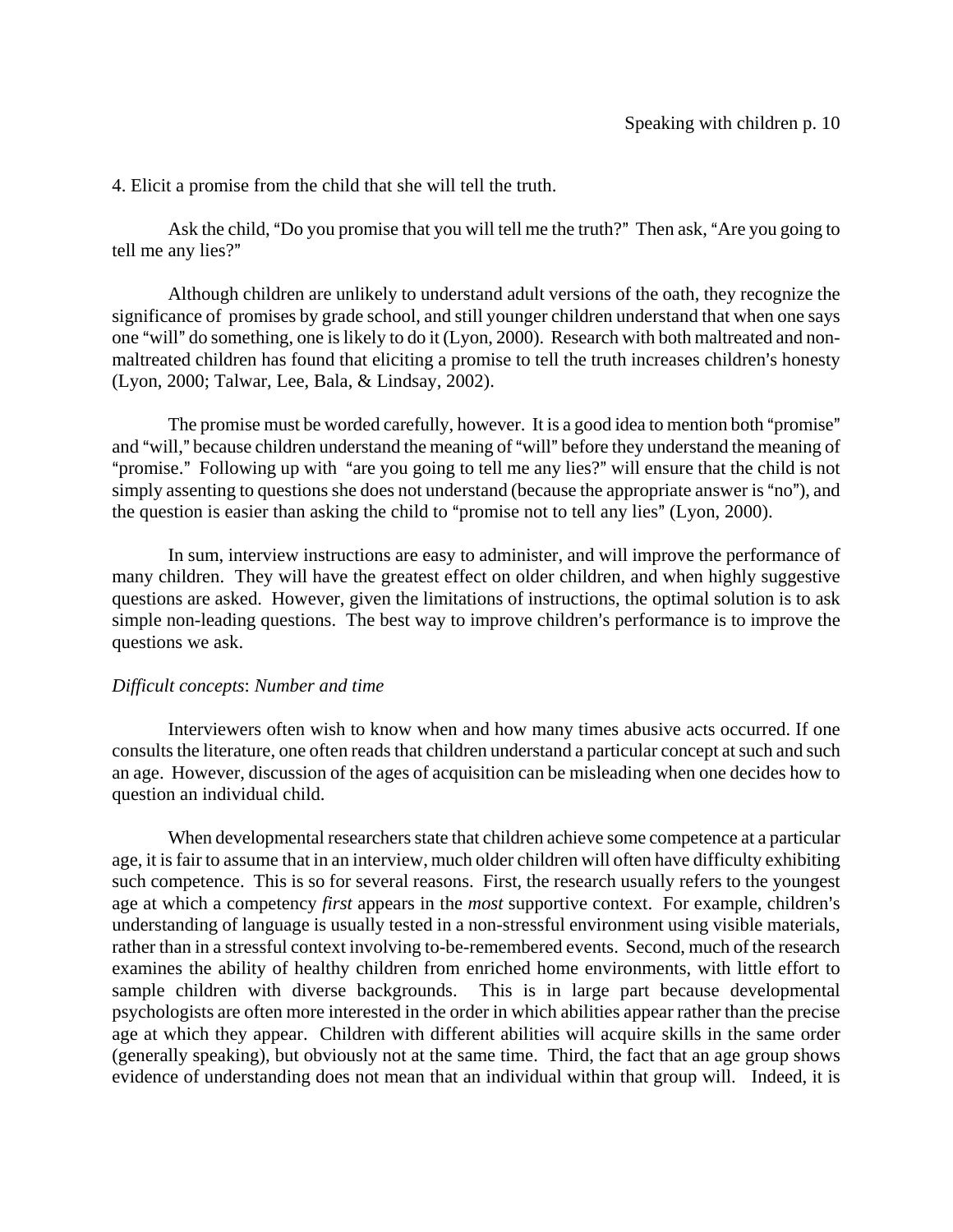possible for a group of children to perform above chance on a task based on the good performance of a small proportion of children.

In addition to potentially overestimating children's abilities, age guides may sometimes underestimate what children can do. The history of developmental psychology is filled with research demonstrating good performance by preschoolers on tasks once believed to be mastered only by second or third grade. Part of the problem is that the tasks were difficult for reasons unrelated to the competencies being tested. This is the flip-side of the point above about supportive contexts: a highly supportive context may overestimate abilities, but a confusing context may underestimate abilities.

A final problem with age guides is that they focus one's attention on the competency of the child rather than on the abilities of the interviewer. It is rarely the case that a child lacks competency essential to communication. It is more often the case that a child lacks understanding of an unnecessarily complex form of speaking preferred by adults.

#### *Number*

In general, it is a mistake to ask a child "how many times" an event occurred, because of the likelihood that a child will arbitrarily pick a inherently incredible or arbitrary number ("a million", "thirty-eight"), and because the number changes from interview to interview. A moment's reflection highlights what a difficult task it is to estimate how many times something has occurred. Either one imagines each event and mentally counts, or one estimates the number by multiplying the frequency the events occurred in a particular time span (e.g. "every weekend") by the total time span over which the events occurred (Bradburn, 2000).

It is easy to misjudge a child's ability to make such an estimate. Children can often recite numbers before they know how to count, and can count objects before they can count events in memory (Walker, 1999). What constitutes an "event" is also open to question-does the child enumerate abuse by reflecting on particular acts, or on times when a series of acts occurred? Legally, enumeration is not necessary. If the child's case ever goes to court, he or she can be asked about specific events, and questions about numerosity should be disallowed as developmentally inappropriate.

The NICHD protocol recommends that after the child has first disclosed abuse, and described an episode, the interviewer ask "Did this happen one time or more than one time?" If the child says "more than one time," the interviewer then inquires about the "last time" the abuse occurred, the "first time" the abuse occurred, and the time the child remembers "the most." The interviewer follows up by asking if there are "any other times" the child remembers. For each narrative, the interviewer asks the time segmentation prompts and cue questions described above.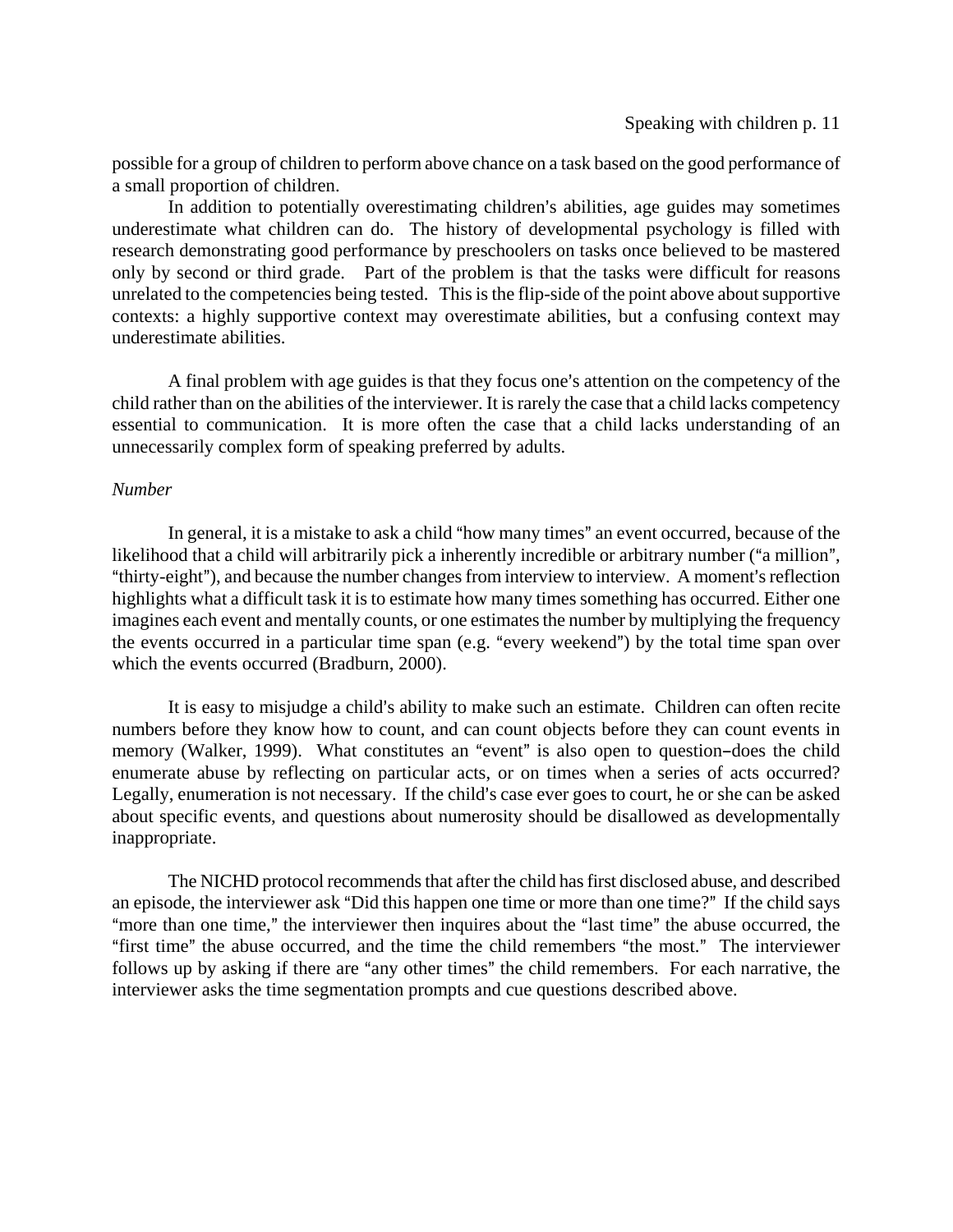*Time*

Similar to number skills, children learn how to tell time before they can tell what time an event occurred. Unless one looks at a watch or calendar during an event, subsequent recall of the time requires inferential skills (e.g. "it was shortly before New Year's, so it probably was December") (Friedman, 1993). Although many children will fail to make such inferences, the interviewer can often elicit information from the child about contemporaneous events, which enables the interviewer to estimate the time. For example, children can often tell you where others were at the time of the abuse (e.g. "my mother was at church"), or what the child had been doing (e.g. asleep at night, taking a nap after school), in order to estimate clock time, and where the child was living or staying in order to estimate the year. Legally, exact dates and times are not necessary, particularly if the abuser had frequent access to the child and the abuse occurred on multiple occasions over a period of time (Myers, 1997).

Some temporal terms can be confusing for the young child. "Yesterday" and "today" are difficult for young children, in part because of their shifting meaning (today is tomorrow's yesterday). Moreover, the amount of time segmented by the words is initially unclear; for the young child "vesterday" often refers to anything in the past, and "tomorrow" refers to anything in the future (Harner, 1982). Obviously, the interviewer should not assume that the child understands weeks and months, or that she can estimate time using these intervals.

The practice narrative in which the child describes a recent holiday enables the interviewer to determine if the child understands terms that are essential for providing a chronology. Most important is understanding of "next," "before," and "after," because these words are used extensively when providing the child with time segmentation cues. Because younger children will often describe events in the order in which they occurred, regardless of whether one asks about what happened "before" or "after" another event (Carni  $&$  French, 1984), the safest course is to ask "what happened next" questions as much as possible.

However, even children who understand "before" and "after" can be confused by the order in which events are mentioned. Young children "may assume the order in which events are mentioned in a sentence is the same as the chronological order in which the events occurred" (Richardson, 1993, p. 111). For example, Richardson (1993) cites a sexual abuse case in which the child was asked "Before your father took you to the hospital, where were you?" Because "where were you" was asked *after* "before your father took you to the hospital," the child responded to "where were you" by stating where she was *after* she went to the hospital. The child might not exhibit the same confusion if asked "Where were you before you went to the hospital?" A child's apparent confusion regarding chronology may be attributable to the interviewer's questions rather than the child's failing memory.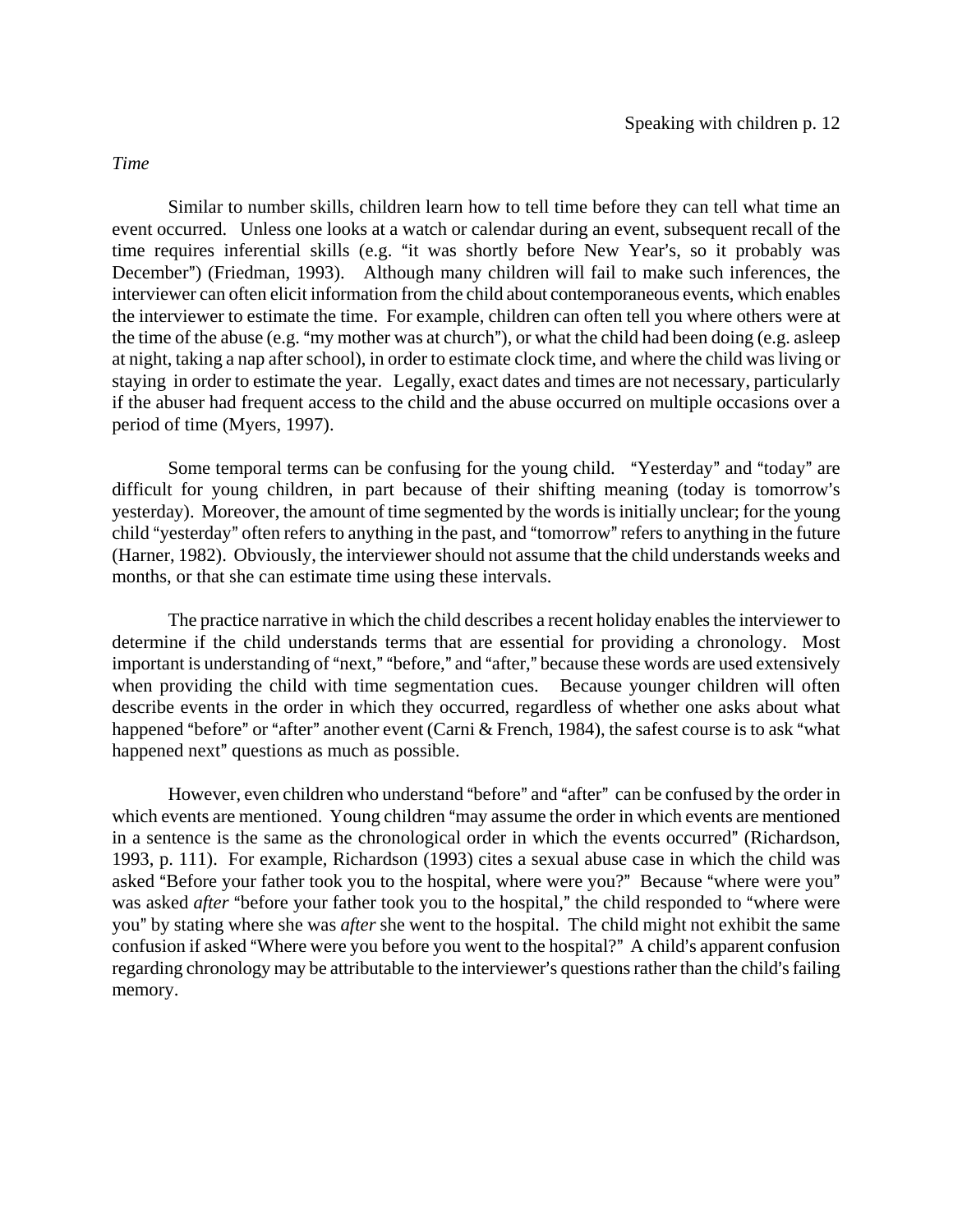# *Conclusion*

I've attempted to provide the reader with a brief overview of developmentally appropriate interview strategies (see Table 2). The goal of these strategies is to maximize the amount of information one obtains from children while minimizing errors and misunderstandings attributable to poorly worded and suggestive questions. I've focused on techniques that are supported by laboratory and observational research on investigative interviewing, which was inspired by concerns over children's suggestibility.

Much more should be done. The "new wave" of modern research on children's suggestibility (Bruck, Ceci, & Hembrooke, 1998) emphasized the dangers of false allegations and suggestive techniques, and generated a list of techniques to be avoided. I predict that the next wave will acknowledge the risks of false denials and emphasize techniques for overcoming reluctance and minimizing developmental limitations. Researchers developing structured protocols have already taken important steps in this direction.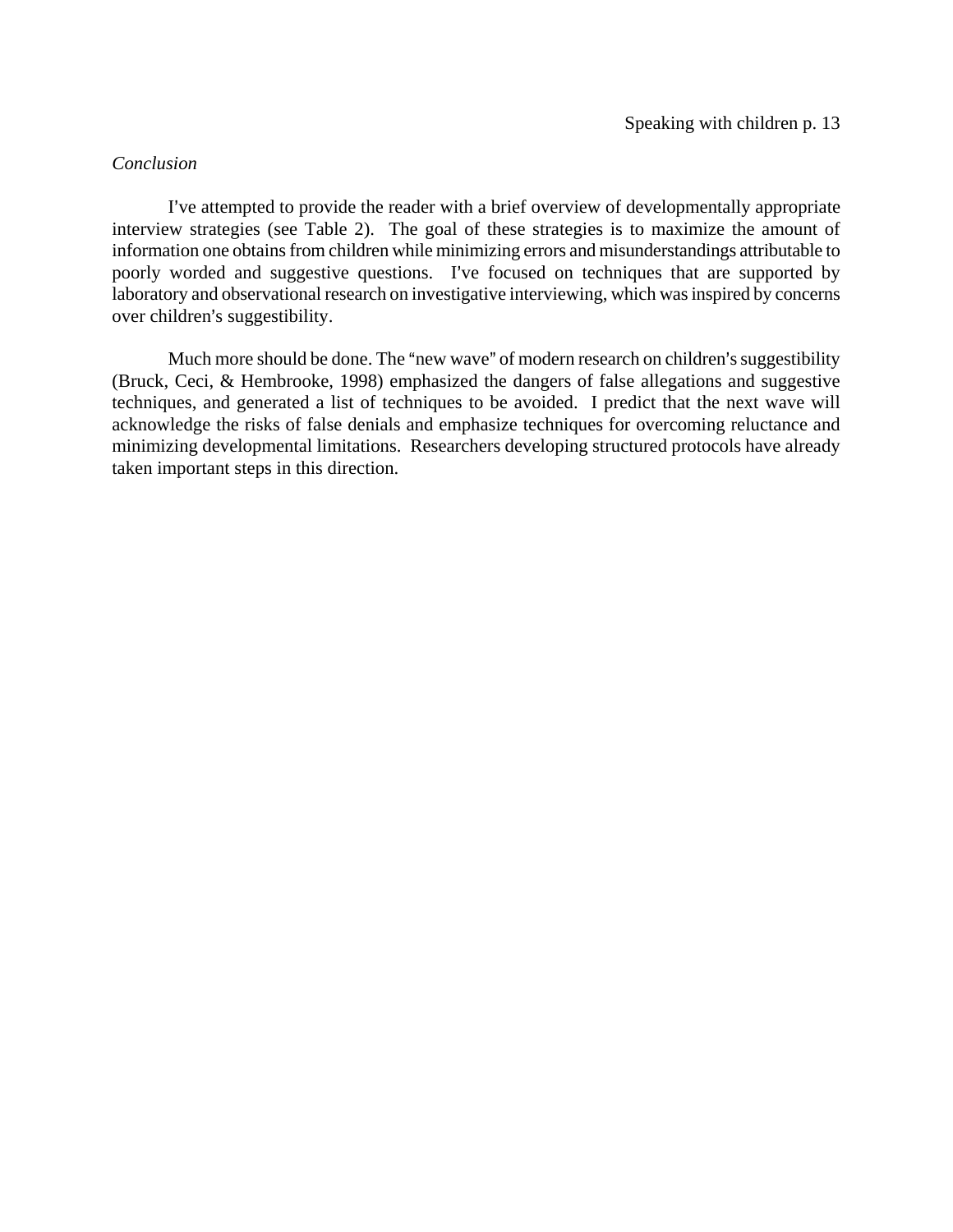Table 2: Ten Tips For Interviewing Children

1. Begin with instructions.

2. Ask for a practice narrative.

3. Keep questions as general and open-ended as possible.

4. Use 'wh' questions (what, where, when, who, why, how).

5. Ask time-segmentation questions (e.g., "What happened just after he...")

and cue-questions (e.g., "You said he...Tell me more about that").

6. Avoid recognition questions (did, was, were). If you ask a recognition question, follow up with an open-ended question.

7. Replace pronouns with names (e.g., "Steve" instead of "he").

8. Replace deictics with nouns (e.g. "In the garage" instead of "there").

9. Don't ask how many times an event occurred, but whether it happened once or more than once. Follow up by focusing on individual episodes.

10. Don't ask what time or what date an event occurred, but about concurrent events that enable you to estimate the time.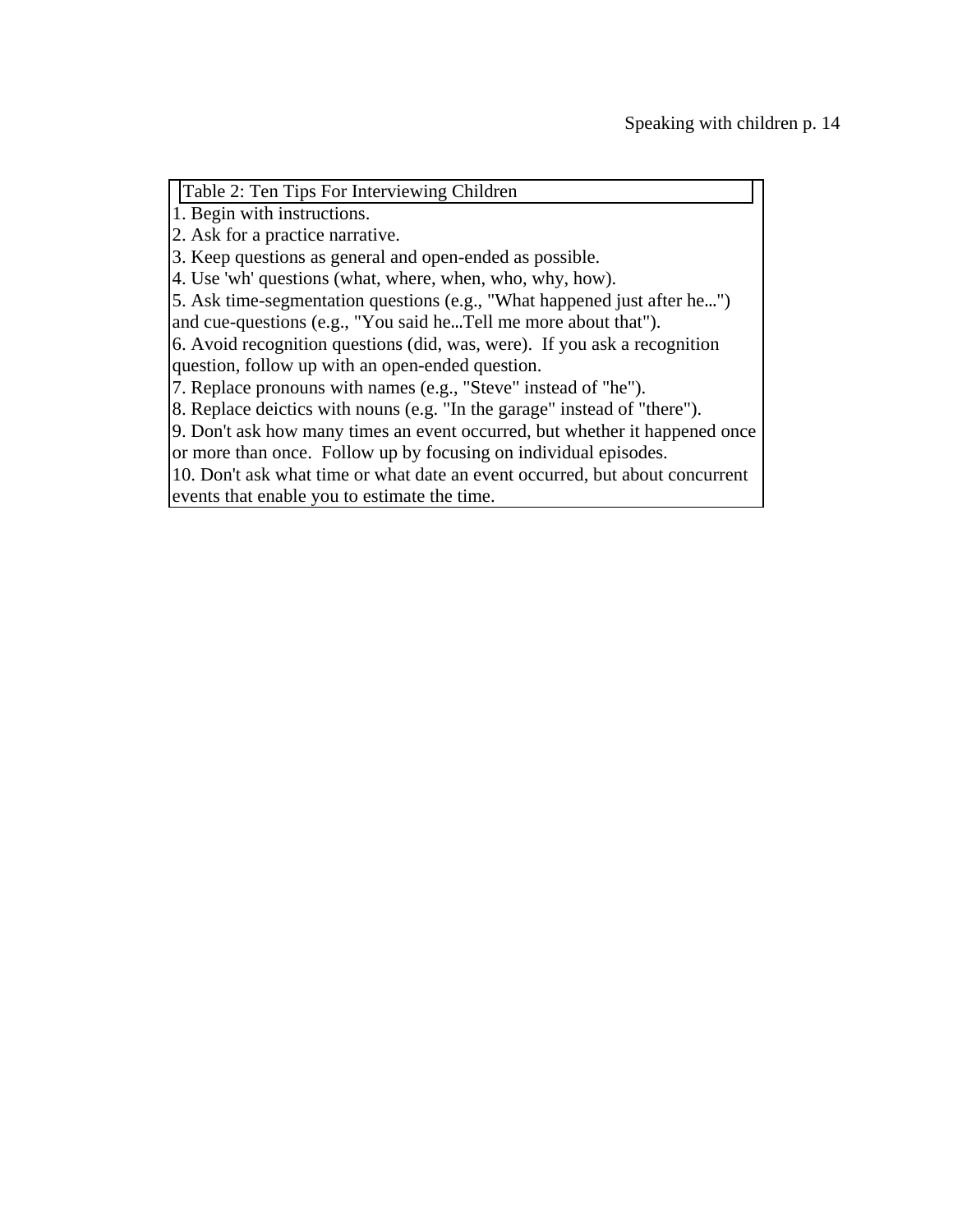### *References*

Baker-Ward, L., Gordon, B.N., Ornstein, P.A., Larus, D.M., & Clubb, P.A. (1993). Young children's long-term retention of a pediatric examination. *Child Development, 64,* 1519-1533.

Bradburn, N.M. (2000). Temporal representation and event dating. In A.A. Stone, et al. (Eds.), *The science of self-report: Implications for research and practice* (pp. 49-61). Mahwah, NJ: Erlbaum.

Bruck, M., Ceci, S.J., & Hembrooke, H. (1998). Reliability and credibility of young children's reports: From research to policy and practice. *American Psychologist, 53,* 136-151.

Carni, E., & French, L.A. (1984). The acquisition of before and after reconsidered: What develops? *Journal of Experimental Child Psychology, 37,* 394-403.

Carter, C.A., Bottoms, B.L., & Levine, M. (1996). Linguistic and socioemotional influences on the accuracy of children's reports. *Law & Human Behavior, 20,* 335-358.

Ceci, S.J., Bruck, M., & Battin, D.B. (2000). The suggestibility of children's testimony. In D.F. Bjorklund (Ed.), *False-memory creation in children and adults: Theory, research, and implications*  (pp. 169-201)*.* Mahwah, NJ: Erlbaum.

Ceci, S.J., & Bruck, M. (1998). Children's testimony: Applied and basic issues. In W. Damon (Series Ed.), I.E. Siegal & K.A. Renninger (Vol. Eds.), *Handbook of child psychology: Vol. 4. Child Psychology in Practice* ( $5<sup>th</sup>$  ed., pp. 713-773). New York: Wiley.

Ceci, S.J., Ross, D.F., & Toglia, M.P. (1987). Suggestibility of children's memory: Psycholegal implications. *Journal of Experimental Psychology: General, 116,* 38-49.

Devoe, E.R., & Faller, K.C. (1999). The characteristics of disclosure among children who may have been sexually abused. *Child Maltreatment, 4,* 217-227.

Endres, J., Poggenpohl, C., & Erben, C. (1999). Repetitions, warnings, and video: Cognitive and motivational components in preschool children's suggestibility. *Legal & Criminological Psychology, 4,* 129-146.

Faller, K. C. (1996). *Evaluating Children Suspected of Having Been Sexually Abused.* Newbury Park, CA.: Sage.

Friedman, W.J. (1993). Memory of the time of past events. *Psychological Bulletin, 113,* 44-66.

Gee, S., Gregory, M., & Pipe, M-E. (1999). "What colour is your pet dinosaur?" The impact of preinterview training and question type on children's answers. *Legal & Criminological Psychology, 4,*  111-128.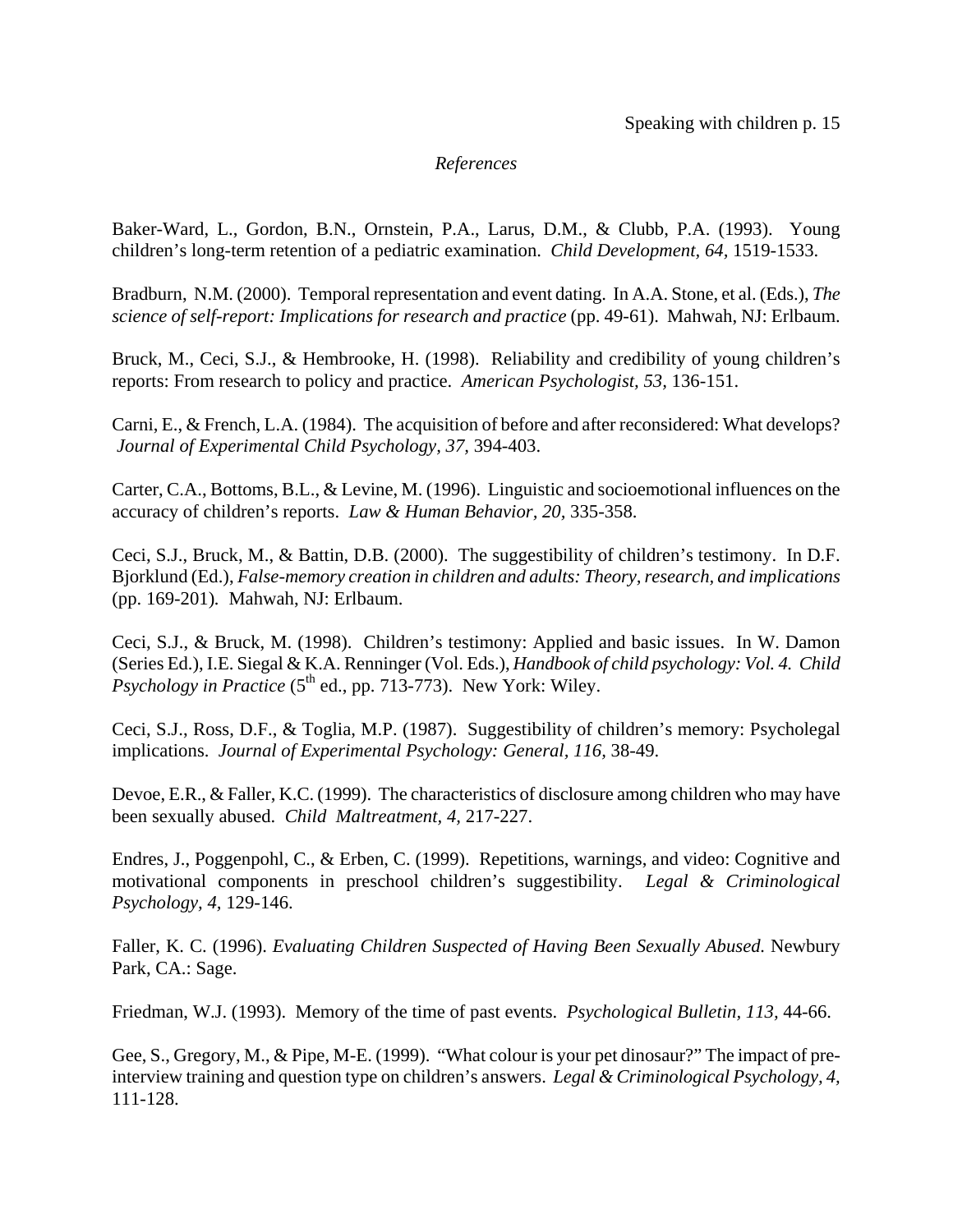Greenhoot, A.F., Ornstein, P.A., Gordon, B.N., & Baker-Ward, L. (1999). Acting out the details of a pediatric check-up: The impact of interview condition and behavioral style on children's memory reports. *Child Development, 70,* 363-380.

Greenstock, G., & Pipe, M.E. (1996). Interviewing children about past events: The influence of peer support and misleading questions. *Child Abuse & Neglect, 20,* 69-80.

Harner, L. (1982). Talking about the past and the future. In W.J. Friedman (Ed.), *The developmental psychology of time* (pp. 141-169). New York: Academic Press.

Kwock, M.S., & Winer, G.A. (1986). Overcoming leading questions: Effects of psychosocial task variables. *Journal of Educational Psychology, 78,* 289-293.

Lampinen, J.M., & Smith, V.L. (1995). The incredible (and sometimes incredulous) child witness: Child eyewitnesses' sensitivity to source credibility cues. *Journal of Applied Psychology, 80,*  621-627.

Lyon, T.D. (1999). The new wave of suggestibility research: A critique. *Cornell Law Review, 84,* 1004-1087.

Lyon, T.D. (2000). Child witnesses and the oath: Empirical evidence. Southern California Law Review, 73, 1017-1074.

Lyon, T.D. (2002). Scientific Support for Expert Testimony on Child Sexual Abuse Accommodation In J.R. Conte (Ed.), *Critical issues in child sexual abuse* (pp. 107-138). Newbury Park, CA: Sage.

Lyon, T.D., Koverola, C., Morahan, M., & Heger, A. (March, 2002). *Disclosure patterns with a structured sexual abuse interview.* Paper presented at the biennial meeting of the American Psychology and Law Society conference, Austin, TX.

Memon, A., & Vartoukian, R. (1996). The effects of repeated questioning on young children's eyewitness testimony. *British Journal of Psychology, 87,* 403-415.

Moston, S. (1987). The suggestibility of children in interview studies. *First Language, 7,* 67-78.

Mulder, M.R., & Vrij, A. (1996). Explaining conversation rules to children: An intervention study to facilitate children's accurate responses. *Child Abuse & Neglect, 20,* 623-631.

Myers, J.E.B. (1997). *Evidence in child abuse and neglect cases.* (3rd ed., Vol. 2). New York: Wiley Law Publications.

Perry, N.W., McAuliff, B.D., Tam, P., Claycomb, L., Dostal, C., & Flanagan, C. (1995). When lawyers question children: is justice served? *Law & Human Behavior, 19,* 609-629.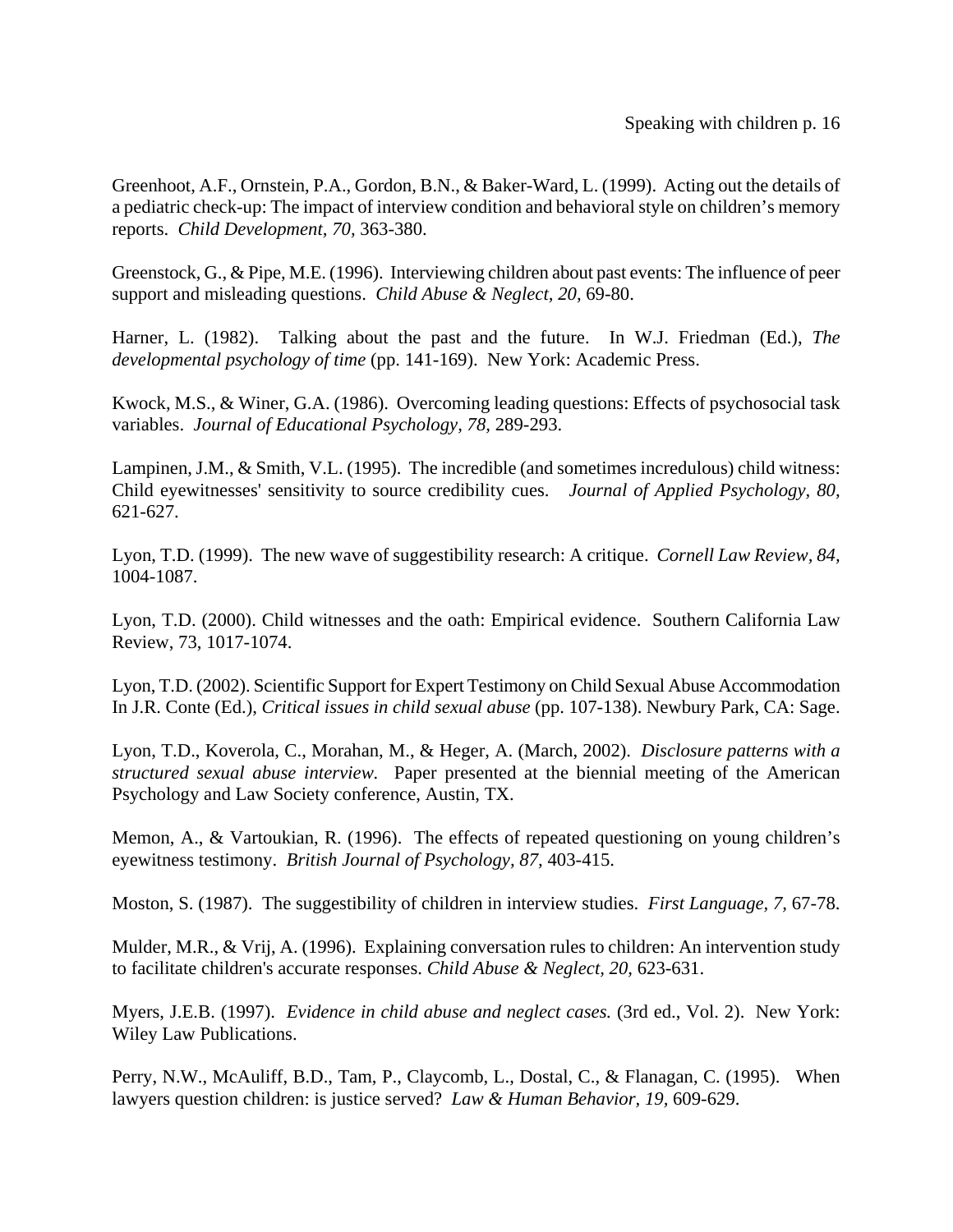Peterson, C., Dowden, C., & Tobin, J. (1999). Interviewing preschoolers: Comparisons of yes/no and wh- questions. *Law & Human Behavior, 23,* 539-555.

Poole, D.A., & Lindsay, D.S. (2001). Children's eyewitness reports after exposure to misinformation from parents. *Journal of Experimental Psychology: Applied, 7,* 27-50.

Peters, W.W., & Nunez, N. (1999). Complex language and comprehension monitoring: Teaching child witnesses to recognize linguistic confusion. *Journal of Applied Psychology, 84,* 661-669.

Richardson, G.C. (1993). *The child witness: A linguistic analysis of child sexual abuse testimony.*  (Doctoral dissertation, Georgetown University, 1993).

Sas, L.D., & Cunningham, A.H. (1995). *Tipping the balance to tell the secret: The public discovery of child sexual abuse.* London, Ontario: London Family Court Clinic.

Sauzier, M. (1989). Disclosure of child sexual abuse: For better or for worse. *Psychiatric Clinics of North America, 12,* 455-469.

Saywitz, K., Goodman, G., Nicholas, G., & Moan, S. (1991). Children's memory of a physical examination involving genital touch: Implications for reports of child sexual abuse. *Journal of Consulting and Clinical Psychology, 59,* 682-691.

Saywitz, K.J., & Lyon, T.D. (2002). Coming to grips with children's suggestibility. In M.L. Eisen, J.A. Quas, & G.S. Goodman (Eds.), *Memory and suggestibility in the forensic interview* (pp. 85- 113). Mahwah, NJ: Erlbaum.

Saywitz, K.J., & Moan-Hardie, S. (1994). Reducing the potential for distortion of childhood memories. *Consciousness & Cognition, 3,* 408-425.

Saywitz, K., & Nathanson, R. (1992, August). Effects of environment on children's testimony and perceived stress. In B. Bottoms & M. Levine (Chairs), *Actual and perceived competency of child witnesses*. Symposium conducted at the annual convention of the American Psychological Association, Washington, D.C.

Saywitz, K.J., Snyder, L., & Nathanson, R. (1999). Facilitating the communicative competence of the child witness. *Applied Developmental Science, 3,* 58-68.

Smith, B.E., & Elstein, S.G. (1993). *The prosecution of child sexual and physical abuse cases: Final report.* Washington, DC: National Center on Child Abuse and Neglect.

Sternberg, K.J., Lamb, M.E., Esplin, P.W., Orbach, Y., & Hershkowitz, I.(2002). Using a structured protocol to improve the quality of investigative interviews. In M.L. Eisen, J.A. Quas, & G.S.